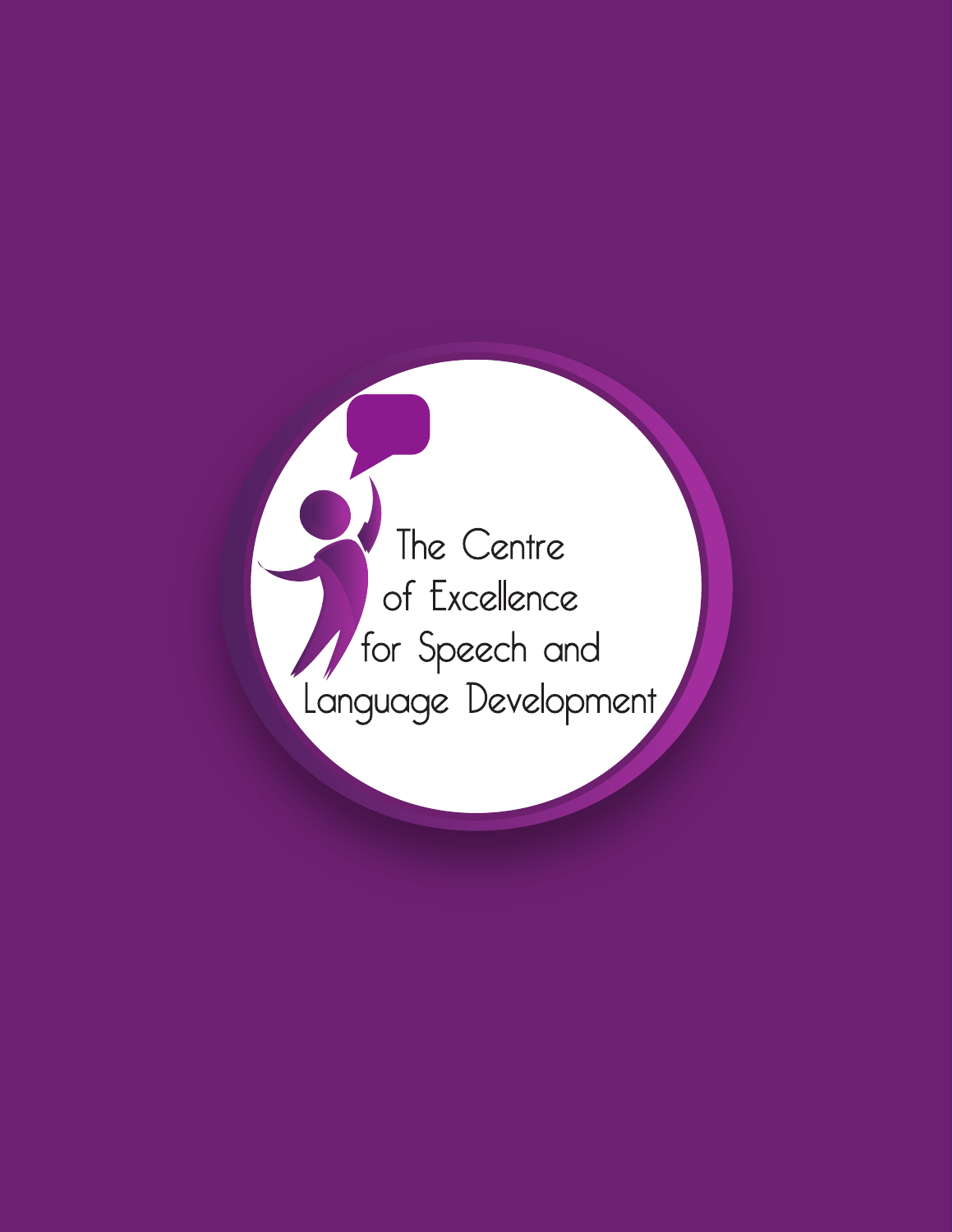# DEVELOPMENTAL LANGUAGE DISORDER; LANGUAGE DISORDER; LANGUAGE DIFFICULTIES!!

# A FRIENDLY UPDATE!



It is estimated that about 7-10% of school-aged children present with a language disorder of unknown cause (Norbury et al, 2016; Tomblin, 1997). On average, this corresponds to about two children in every classroom. Despite the high prevalence, there is still poor public awareness about Language Disorders.

Perhaps you've come across the terms "specific language impairment (SLI)", "language-based learning impairment", "language delay", or the newer term "developmental language disorder (DLD); they and others

have been used almost interchangeably to describe the same language difficulties in children. The variety of terminology has posed a challenge to raising awareness of Language Disorders.

Thus, in an international effort to come to a common term, a recent project called CATALISE gathered a panel of experts — including speech-language pathologists, psychologists and teachers — to come to a consensus on which term should be used to describe language difficulties in children. As a result, the expert panel reached the consensus that the designate "developmental language disorder (DLD)" was the best option.

Developmental language disorder (DLD) is thus the "new label", which replaces the terms "Specific language impairment (SLI)", "language-based learning impairment" and "language delay". Experts on the CATALISE panel defined "Developmental language disorder (DLD)" as language difficulties that create obstacles in communicating or learning, in everyday life situations. To be considered a DLD, these difficulties must be unlikely to resolve on their own and must not be associated with a known biomedical condition (Bishop et al, 2017). On the other hand, if a child's language disorder is associated with a known biomedical condition, the label "language disorder associated with [name of condition]" is than used instead.

### SO, WHAT EXACTLY IS A DEVELOPMENTAL LANGUAGE DISORDER (DLD)?

It is a Language development disorder of neurological origin. It refers specifically to situations in which children have language acquisition difficulties for no specific reasons. The language impairment arises from a dysfunction that affects the part of the brain responsible for language, hence triggering limitations in the areas of comprehension and/or expression.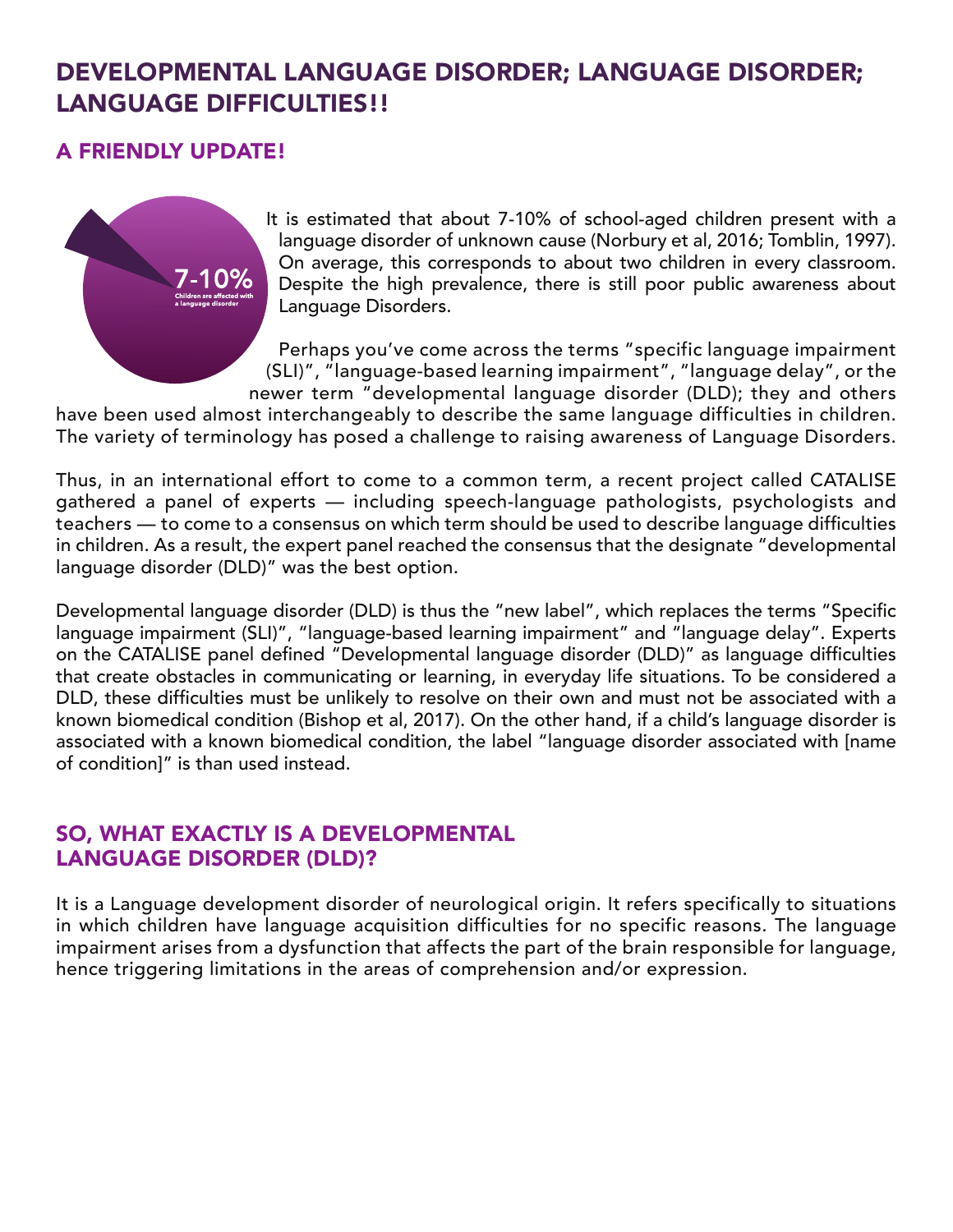# CHARACTERISTICS OF THE MANIFESTING SYMPTOMS MAY INCLUDE:

#### Receptive Language (Comprehension)

Difficulty processing verbal information; responding to questions Understanding and following directions and instructions; the relationships between words and meanings Making inferences and verbal reasoning skills Understanding and using comparative, sequential, spatial and time relations

#### Expressive Language

Limited vocabulary Difficulty finding appropriate words when speaking Short incomplete sentences; frequent grammatical errors Difficulty with sequencing and/or organization when re-telling stories or events Struggle with written language and composition Lack of flexibility in using syntax for speaking and writing

#### Social / Pragmatic Language

Difficulty maintaining a topic or taking turns in conversations or play Responding inappropriately to questions or statements Difficulty reading "body language" resulting in poor awareness of listener's needs Talking about emotions and feelings Adjusting speech to fit different people / situations Making and keeping friends



The disorder is present from birth and is not the result of a trauma or injury to the brain but is specific and persistent in nature. The degree of severity can vary from mild to severe, as well as the functional impacts on their daily environments. It should be noted that specific behavioural, fine motor, and/or attentional difficulties can accompany DLD.

In sum, the Conclusion of a Language disorder indicates that an individual presents with persistent language difficulties, which has a significant functional impact on daily situations, on social & educational progress, and even on self-esteem.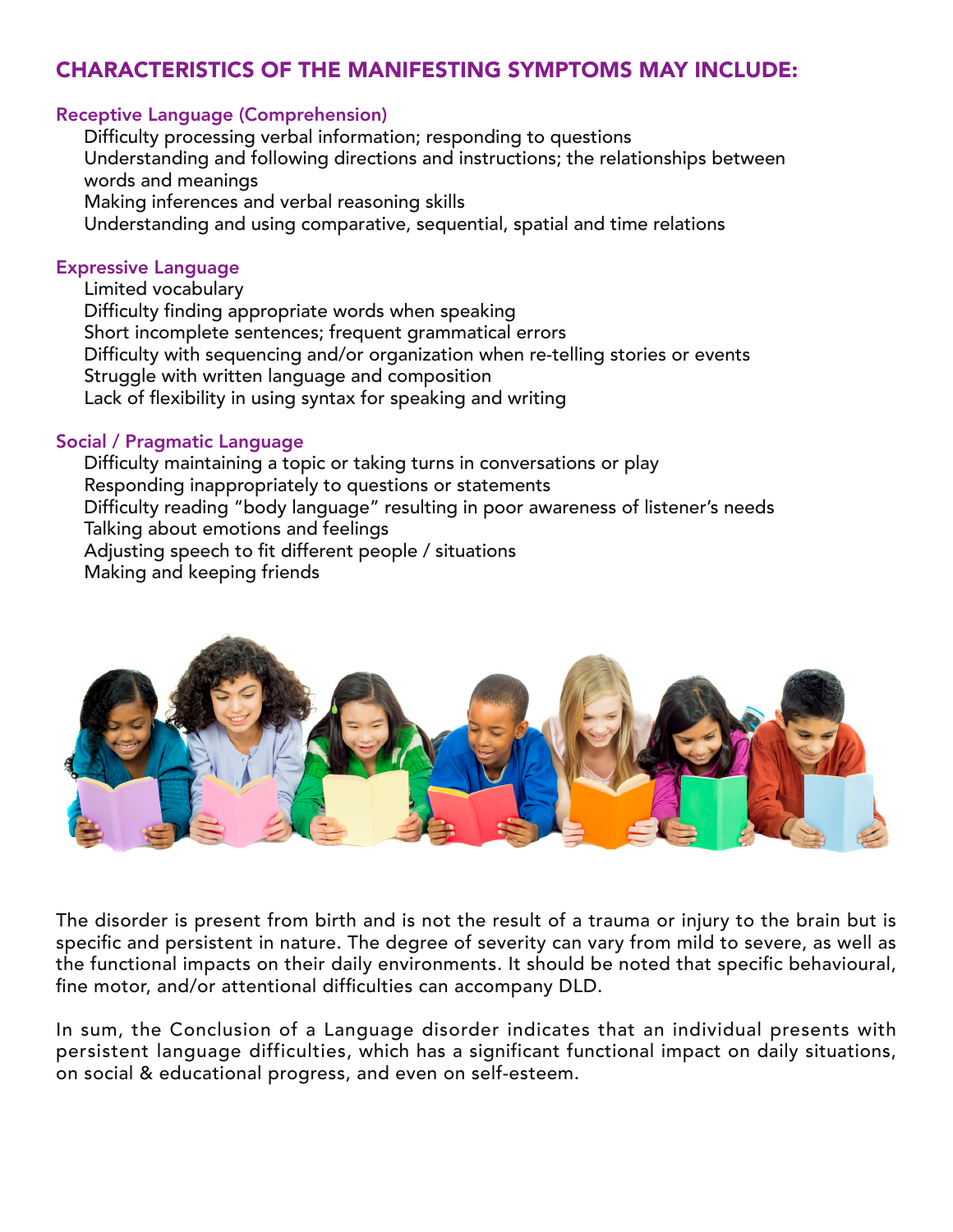# STUDENTS WITH DLD OFTEN STRUGGLE AT SCHOOL

As Language is the Foundation for Learning, students with a Language Disorder often struggle in the classroom. Teachers should be alert to the symptoms and signs that a student exhibits, so to ensure that the extra support required to develop Language competency in Both Oral & Written Modalities is available. Adaptations are Essential for students presenting with Language Disorders.

So much learning depends on being able to understand and use language. Children with DLD won't just 'pick up' Language! They need to be taught language skills in a special way. They CAN do well, but need the right support in order to reach their Full Potential. This support will be from a S-LP, along with the school-team (teachers, resource teachers, Classroom Aids, etc.), along with the family.

# DID YOU KNOW?

Often times, the terms speech, language and communication are often treated interchangeably, but they actually have distinct meanings! Language involves the comprehension and use of words and sentences to convey ideas and information. Language can occur in different modalities: spoken, written or signed.

Speech refers to the production of vocal sounds, a process that involves both motor (articulatory) and linguistic skills. It is possible to have impaired speech but average language skills. Language and speech are both facets of communication, which encompasses the broader set of nonverbal and verbal means of conveying information and emotions.

### AS INDICATORS TO ALL – GUIDELINES, HERE ARE MILESTONES, PER AGE RANGE, HINTING TO LANGUAGE DIFFICULTIES:

| Age 1-2 years | No babbling; not responding to speech; minimal attempts to communicate<br>(e.g.: gestures, speech sounds, words).                                                                                                             |
|---------------|-------------------------------------------------------------------------------------------------------------------------------------------------------------------------------------------------------------------------------|
| Age 2-3 years | Minimal interaction; lacks intention to communicate; no words; minimal<br>reaction to spoken language; regression of the child's language development.                                                                        |
| Age 3-4 years | Child produces 2 word utterances at most; does not understand simple<br>commands, close relatives cannot understand the child's speech.                                                                                       |
| Age 4-5 years | Inconsistent or atypical interaction; 3 word utterances at most; poor under<br>standing of spoken language; strangers cannot understand the youngster's<br>speech and relatives struggle with more than half of the messages. |
| Age 5+ years  | Difficulty telling story, understanding what is read or listened to; difficulty<br>following or remembering spoken instructions; poor engagement in turn-<br>taking; over-literal interpretation of given messages.           |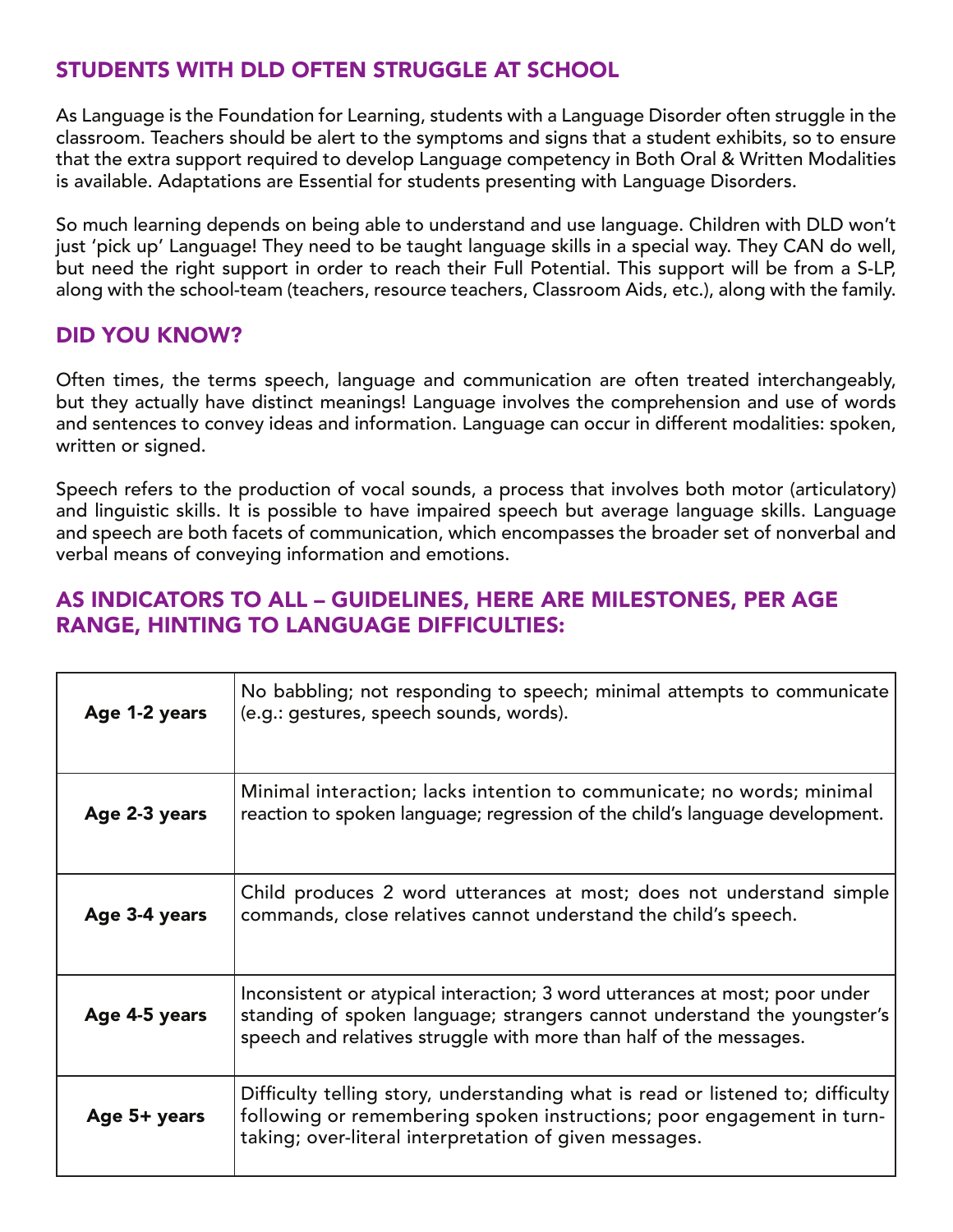# LANGUAGE FOR COMMUNICATING, LEARNING, & BUILDING A LIFELONG SKILL

#### *References:*

*Bishop, D. V. M., Snowling, M. J., Thompson, P. A., Greenhalgh, T., and the CATALISE-2 consortium, Adams, C., House, A. (2017). Phase 2 of CATALISE: a multinational and multidisciplinary Delphi consensus study of problems with language development: Terminology. Journal of Child Psychology and Psychiatry, and Allied Disciplines, 58(10), 1068–1080.*

*Norbury, C. F., Gooch, D., Wray, C., Baird, G., Charman, T., Simonoff, E., Pickles, A. (2016) The impact of nonverbal ability on prevalence and clinical presentation of language disorder: evidence from a population study. Journal of Child Psychology and Psychiatry, and Allied Disciplines, 57(11), 1247–1257.*

*Tomblin, J.B., Records, N.L., Buckwalter, P., Zhang, X., Smith, E., & O'Brien, M. (1997).*  Prevalence of specific language impairment in kindergarten children. Journal of Speech and *Hearing Research, 40, 1245–1260.*

*Raising Awareness of DLD • DLD 1-2-3 – Youtube: https://www.youtube.com/watch?v=tQs02HWLb0 – Resources: http://naplic.org.uk/ resources/dld*



TOGETHER, ENABLING STUDENTS, TO REACH THEIR POTENTIAL THROUGH THE BUILDING OF EFFECTIVE COMMUNICATION SKILLS.